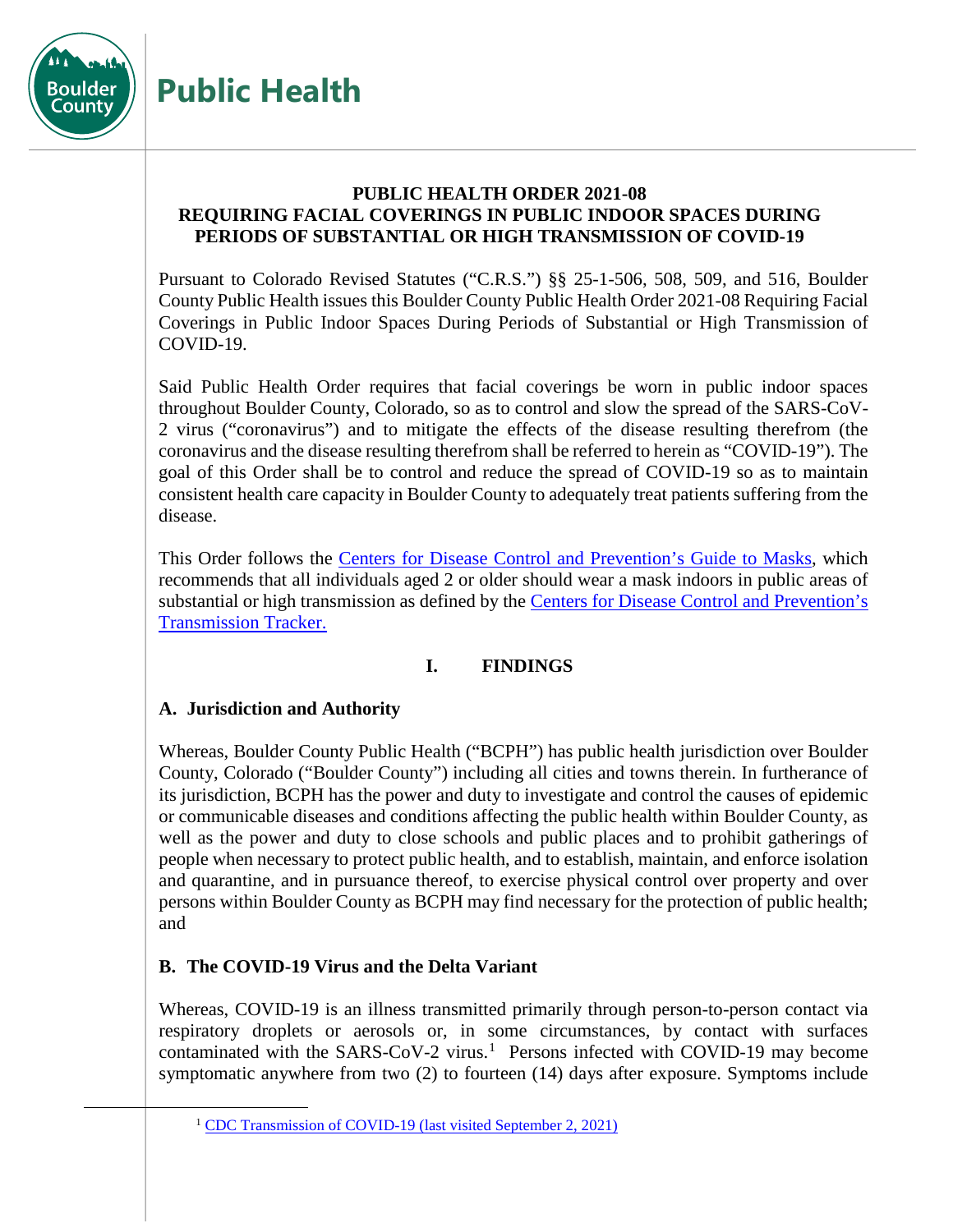fever, cough, shortness of breath or difficulty breathing, fatigue, muscle or body aches, headache, new loss of taste or smell, sore throat, congestion or runny nose, nausea or vomiting, diarrhea, and other symptoms<sup>[2](#page-1-0)</sup>; and

Whereas, COVID-19 was first detected in Wuhan, China in late 2019, and since then has spread worldwide, including the United States. As of September 1, 2021, there have been 618,072 confirmed or probable positive cases of COVID-19 statewide in Colorado and 26,546 confirmed or probable positive cases in Boulder County, as well as 7,446 deaths due to COVID-19 statewide and 266 deaths due to COVID-19 in Boulder County; and

Whereas, the Colorado Department of Public Health & Environment ("CDPHE") first detected the Delta variant of the SARS-CoV-2 virus in Colorado the week of April 18, 2021; and

Whereas, as of September 1, 2021, the Delta variant now constitutes 99.2% of all COVID-19 tests sampled for variant in Colorado<sup>[3](#page-1-1)</sup>, and

Whereas, on July 27, 2021, the Centers for Disease Control and Prevention ("CDC") released updated guidance recommending that due to the Delta variant everyone in areas of [substantial](https://covid.cdc.gov/covid-data-tracker/#county-view)  [or high transmission wear](https://covid.cdc.gov/covid-data-tracker/#county-view) a mask in public indoor places, even if they are fully vaccinated<sup>[4](#page-1-2)</sup>; and

Whereas, the Delta variant is highly contagious, specifically, more than 2x as contagious as previous variants<sup>[5](#page-1-3)</sup>; and

Whereas, some data suggests the Delta variant might cause more severe illness than previous strains in unvaccinated persons<sup>[6](#page-1-4)</sup>; and

Whereas, unvaccinated people remain the greatest concern<sup>[7](#page-1-5)</sup>; and

Whereas, immunocompromised individuals are at increased risk of serious, prolonged illness due to COVID-19, even after vaccination<sup>[8](#page-1-6)</sup>; and

Whereas, fully vaccinated people with Delta variant breakthrough infections can spread the virus to others, although vaccinated people appear to be infectious for a shorter period<sup>[9](#page-1-7)</sup>; and

Whereas, on July 27, 2021, due to the Delta variant currently circulating, the CDC updated its guidance and recommended that fully vaccinated people wear a mask in all public indoor

<span id="page-1-0"></span><sup>&</sup>lt;sup>2</sup> CDC Symptoms of COVID-19 [\(last visited September 2, 2021\)](https://www.cdc.gov/coronavirus/2019-ncov/symptoms-testing/symptoms.html)

<span id="page-1-1"></span><sup>3</sup> [CDPHE Data Weekly Proportion of Variants of Concern by Specimen Collection Week](https://covid19.colorado.gov/data) (last visited September 2, 2021)

<span id="page-1-2"></span><sup>4</sup> <https://www.cdc.gov/coronavirus/2019-ncov/variants/delta-variant.html> (last visited September 2, 2021)

<span id="page-1-3"></span><sup>5</sup> <https://www.cdc.gov/coronavirus/2019-ncov/variants/delta-variant.html>(last visited September 2, 2021)

<span id="page-1-4"></span><sup>6</sup> <https://www.cdc.gov/coronavirus/2019-ncov/variants/delta-variant.html>(last visited September 2, 2021)

<span id="page-1-5"></span><sup>7</sup> <https://www.cdc.gov/mmwr/volumes/70/wr/pdfs/mm7034e5-H.pdf> (last visited September 2, 2021)

<span id="page-1-6"></span><sup>8</sup> <https://www.cdc.gov/coronavirus/2019-ncov/covid-data/covidview/index.html> (last visited September 2, 2021)

<span id="page-1-7"></span><sup>9</sup> <https://www.cdc.gov/coronavirus/2019-ncov/variants/delta-variant.html> (last visited September 2, 2021)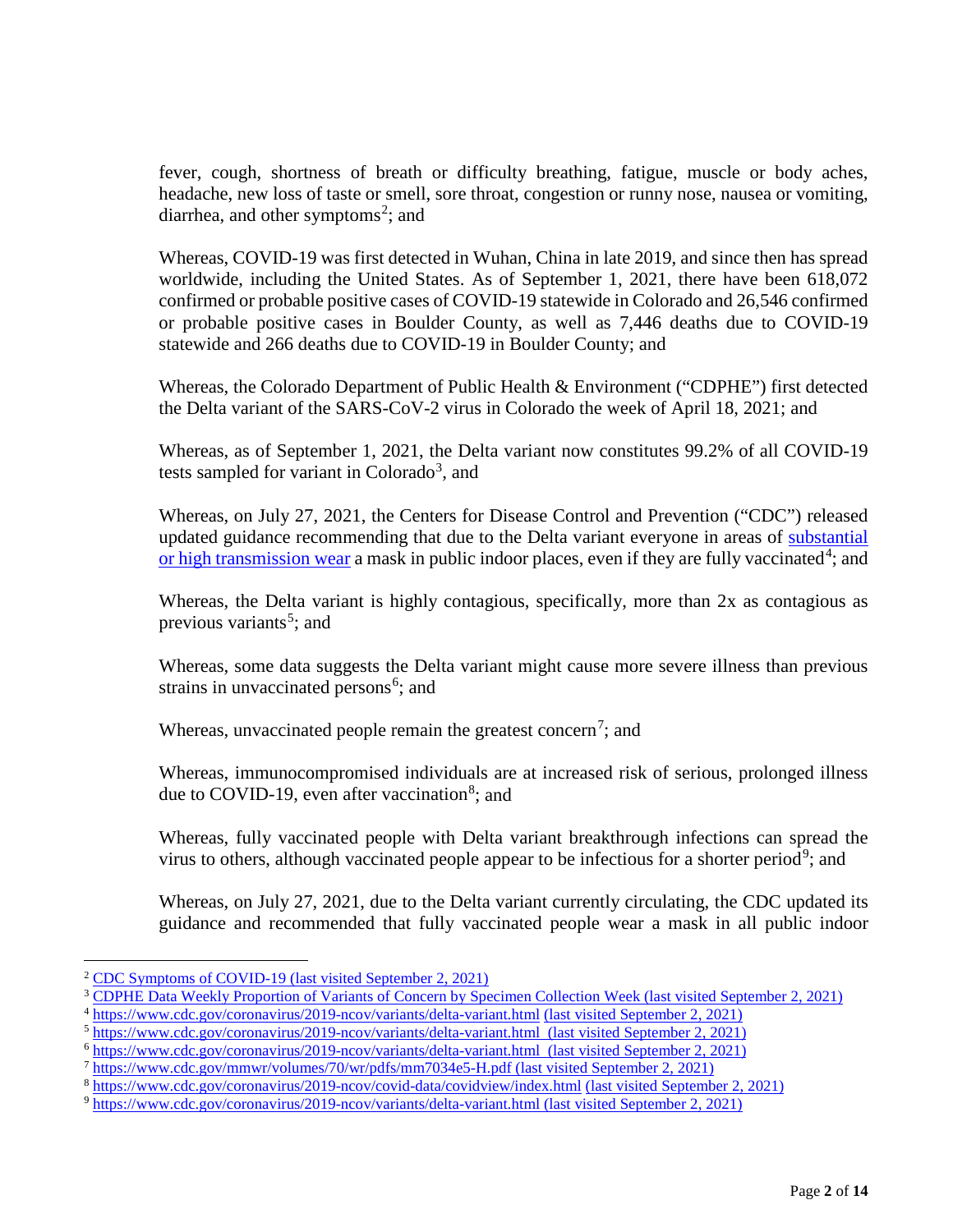settings in areas of substantial or high transmission in addition to recommending that all unvaccinated persons aged 2 or older wear masks in public indoor settings<sup>10</sup>; and

Whereas, nationally, the current 7-day daily average for August 26 to September 1, 2021 was 153,245, a 4.9% increase from prior 7-day average (146,086) from August 19 to August 25, 2021. Nationally, new hospital admissions of patients with confirmed COVID-19 are currently at their highest levels since the start of the pandemic for all age groups under 50 years old<sup>11</sup>; and



Whereas, certain areas of the United States have now exceeded, or are close to exceeding, hospital and ICU capacity in light of this surge of cases and hospitalizations in HHS Region 4 now exceed all other periods during this pandemic<sup>12</sup>; and

Whereas,  $47.3\%$  of the total population of the United States has not yet been fully vaccinated<sup>13</sup>; and

Whereas, 27.3% of the total population of Boulder County has not yet been fully vaccinated; and

<span id="page-2-0"></span> <sup>10</sup> <https://www.cdc.gov/coronavirus/2019-ncov/vaccines/fully-vaccinated-guidance.html> (last visited September 2, 2021)

<span id="page-2-1"></span><sup>11</sup> <https://www.cdc.gov/coronavirus/2019-ncov/covid-data/covidview/index.html> (last visited September 2, 2021)

<span id="page-2-2"></span><sup>&</sup>lt;sup>12</sup> <https://protect-public.hhs.gov/pages/hospital-utilization> (last visited September 2, 2021); https://covid.cdc.gov/covid-data-<br>tracker/#hospitalizations (last visited September 2, 2021)

<span id="page-2-3"></span><sup>&</sup>lt;sup>13</sup> [https://covid.cdc.gov/covid-data-tracker/#vaccinations\\_vacc-total-admin-rate-total](https://covid.cdc.gov/covid-data-tracker/#vaccinations_vacc-total-admin-rate-total) (last visited September 2, 2021)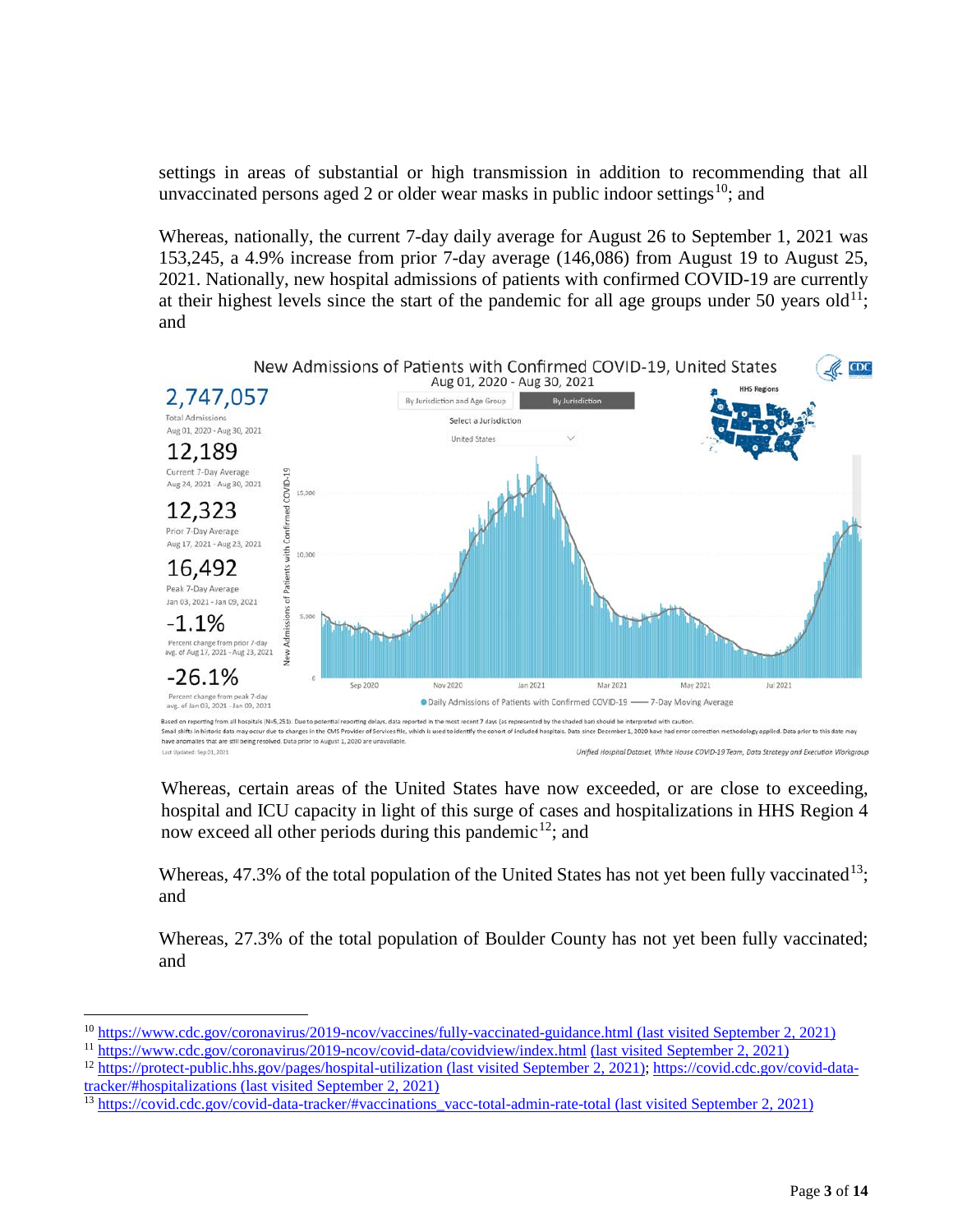Whereas, the CDC has created a "transmission tracker" to monitor the transmission of COVID-19 in each County and identifying the transmission status of COVID-19 in each county as "low", "moderate", "substantial", or "high"<sup>[14](#page-3-0)</sup>; and

Whereas, as of September 1, 2021, the CDC identifies Boulder County as an area with high transmission at a rate of 136.42 per  $100,000^{15}$ ; and

Whereas, a number of counties in Colorado, including neighboring counties whose residents work, recreate, and engage in commerce within Boulder County, are experiencing high transmission $16$ ; and

| <b>County</b>      | Case rates per 100,000 |
|--------------------|------------------------|
| <b>Adams</b>       | 225.35                 |
| Arapahoe           | 189.77                 |
| <b>Broomfield</b>  | 158.94                 |
| <b>Clear Creek</b> | 360.82                 |
| Douglas            | 225.54                 |
| Grand              | 317.78                 |
| Jefferson          | 154.92                 |
| Larimer            | 214.07                 |
| Weld               | 297.70                 |

Whereas, Boulder County's seven-day rolling average of new cases has been rising since late June 2021 as shown in the graph below; and



<span id="page-3-0"></span><sup>&</sup>lt;sup>14</sup> <https://covid.cdc.gov/covid-data-tracker/#county-view> (last visited September 2, 2021)

<span id="page-3-1"></span><sup>&</sup>lt;sup>15</sup> <https://covid.cdc.gov/covid-data-tracker/#county-view> (last visited September 2, 2021)

<span id="page-3-2"></span><sup>16</sup> <https://covid.cdc.gov/covid-data-tracker/#county-view> (last visited September 2, 2021)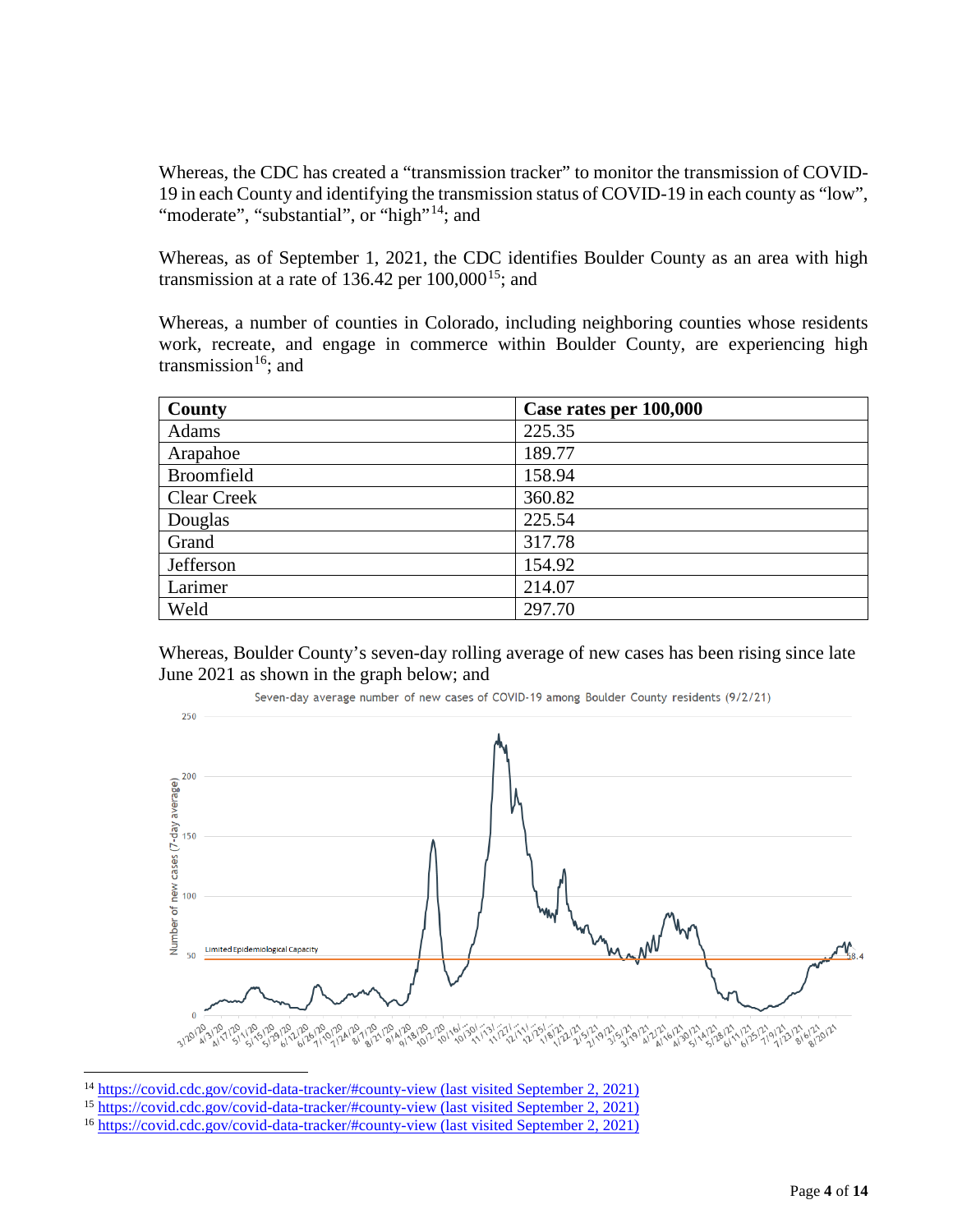

Whereas, Boulder County has seen an increase in positivity among tests performed as shown in the graph below; and

Whereas, the number of patients hospitalized for COVID-19 has been rising as shown in the graph below; and

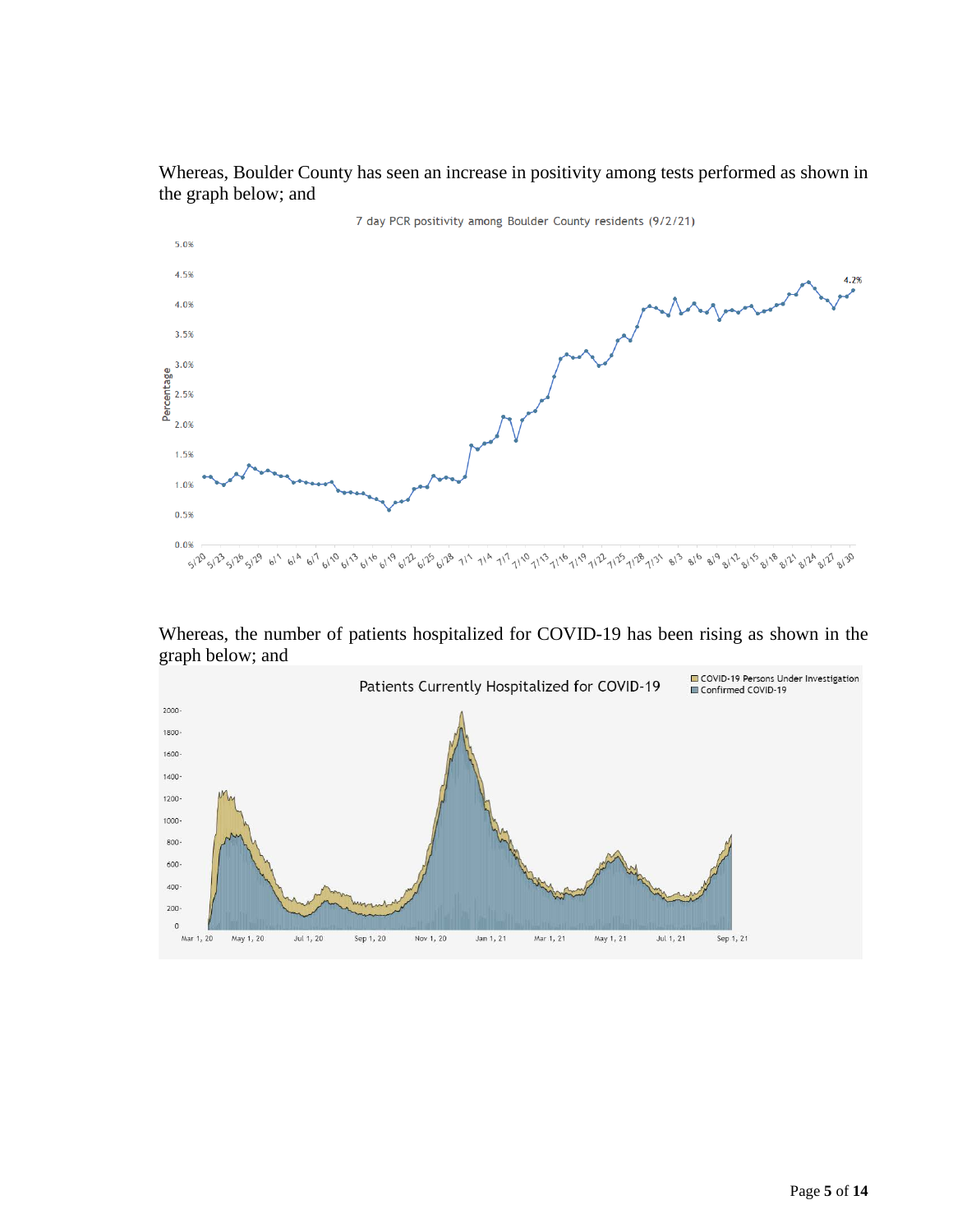Whereas, the number of patients hospitalized with COVID-19 in the North Central Region, the region serving Boulder County residents, has been rising; and



Whereas, the cases per 100,000 currently exceeds the number of cases per 100,000 seen at this time last year, as shown in the graph below; and

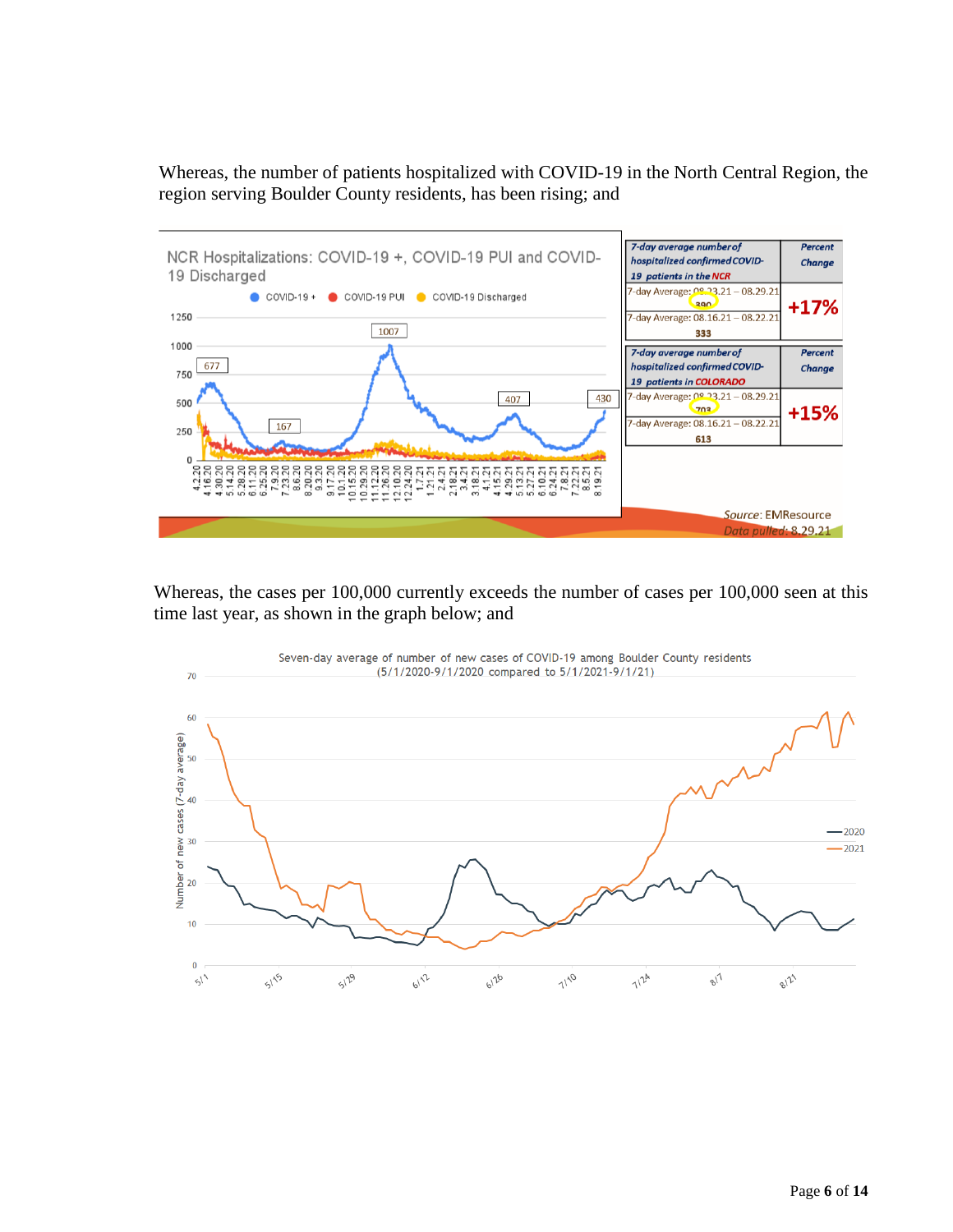### **C. Public Health Emergency Declarations and Orders**

Whereas, on March 10, 2020, the Governor of the State of Colorado Jared Polis ("Governor") declared a State of Emergency related to the presence of COVID-19 in the State of Colorado, and this disaster declaration was extended on July 8, 2021 through Executive Order D2021-122 and most recently on August 6, 2021 through Executive Order D2021-125; and

Whereas, on March 14, 2020, the Chair of the Board of County Commissioners for Boulder County ("BOCC") declared a local disaster emergency, which, on March 19, 2020, was extended by the BOCC; and

Whereas, on May 31, 2021, CDPHE issued Third Amended Public Health Order 20-38 that required face coverings to be worn in certain settings by unvaccinated and not fully vaccinated persons; and

Whereas, on June 30, 2021, CDPHE issued Fourth Amended Public Health Order 20-38 that required medical grade face coverings to be worn in certain settings by unvaccinated and not fully vaccinated persons; and

Whereas, CDPHE extended [Public Health Order 20-38](https://drive.google.com/file/d/1FKIAWsK1iVHy7mLhTK7AhJa6WOYQnEZB/view) on August 31, 2021 continuing requirements for medical grade face coverings in homeless shelters, prisons, jails, community corrections programs and facilities, emergency medical and other healthcare settings; and

Whereas, on May 31, 2021, [CDPHE amended Public Health Order 20-20,](https://drive.google.com/file/d/1lHZKFBCWBF_CwmGNA5thIw-nu-Y-tmEo/view) which remains in effect for Colorado Skilled Nursing Facilities, Assisted Living Residences, Intermediate Care Facilities, and Group Homes, to incorporate the face covering requirements in CDPHE's Residential Care Facility Comprehensive Mitigation Guidance, which requires everyone who enters a facility to wear a face covering at all times; and

Whereas, CDPHE extended Public Health Orders 20-33 and 21-01 on July 31, 2021 and July 30, 2021, respectively, concerning laboratory reporting for COVID-19 and vaccine access and data reporting requirements; and

Whereas, the CDC's **Order**, Requirement for Persons to Wear Masks While on Conveyances and at Transportation Hubs, remains in effect for indoor areas<sup>[17](#page-6-0)</sup>; and

Whereas, on May 21, 2020, the Governor issued Guidance to Employers and Places of Public Accommodation regarding equal opportunity employment and reasonable accommodations due to the presence of COVID-19, available at [https://drive.google.com/file/d/1DSJuV-](https://drive.google.com/file/d/1DSJuV-9finS1_NBnQ8i_02PHQDDIWXRn/view)[9finS1\\_NBnQ8i\\_02PHQDDIWXRn/view;](https://drive.google.com/file/d/1DSJuV-9finS1_NBnQ8i_02PHQDDIWXRn/view) and

<span id="page-6-0"></span><sup>&</sup>lt;sup>17</sup> <https://www.cdc.gov/coronavirus/2019-ncov/travelers/face-masks-public-transportation.html> (last visited September 2, [2021\)](https://www.cdc.gov/coronavirus/2019-ncov/travelers/face-masks-public-transportation.html)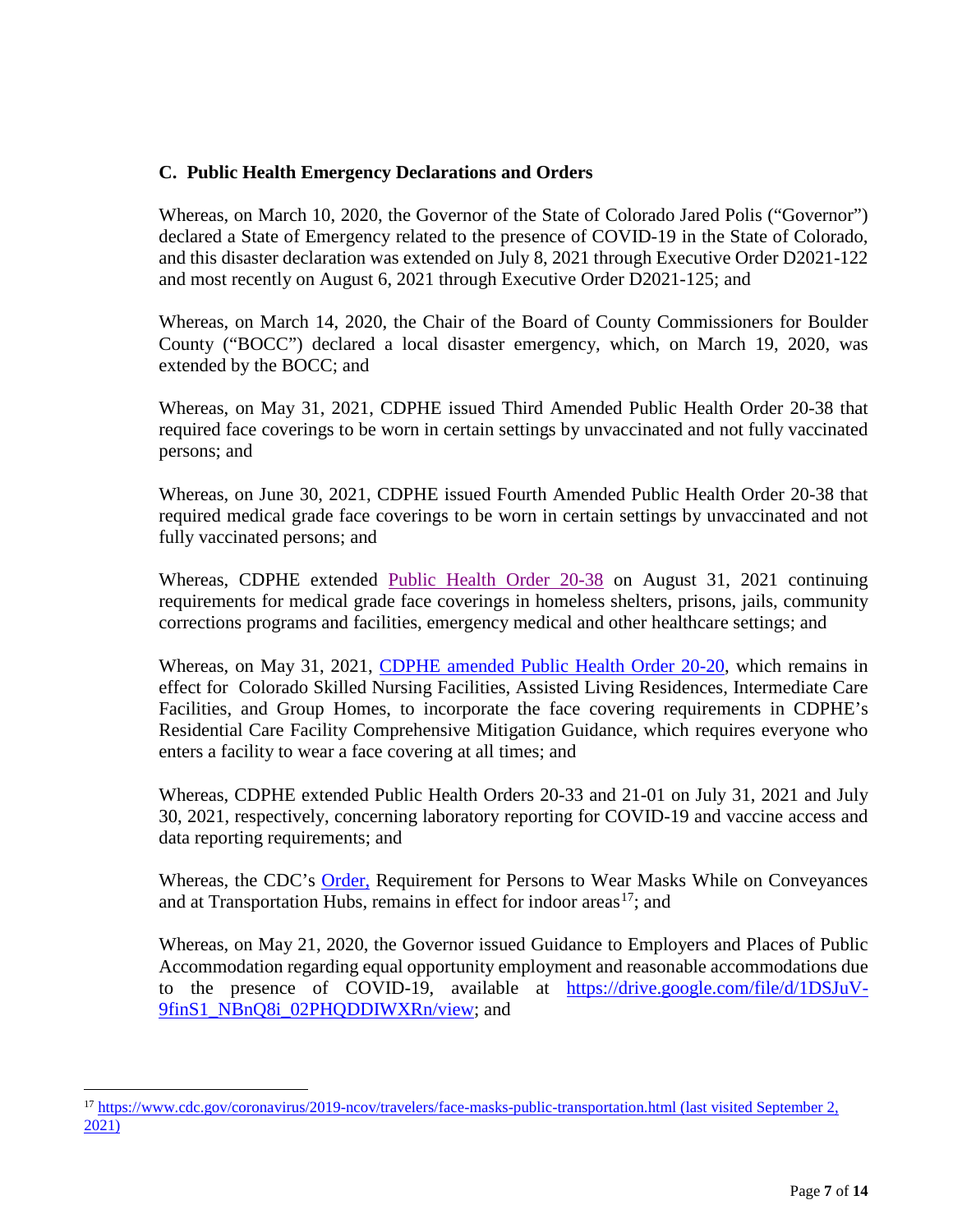Whereas, on August 9, 2021, Boulder County Public Health issued [Public Health](https://assets.bouldercounty.org/wp-content/uploads/2021/08/2021-7-Requiring-Face-Coverings-Indoors-in-Childcare-and-K-12-School-Settings.pdf) Order 2021- 07 [Requiring Facial Coverings Indoors for All Individuals 2+ in Childcare, Camps, and PK-12](https://assets.bouldercounty.org/wp-content/uploads/2021/08/2021-7-Requiring-Face-Coverings-Indoors-in-Childcare-and-K-12-School-Settings.pdf)  [School Settings.](https://assets.bouldercounty.org/wp-content/uploads/2021/08/2021-7-Requiring-Face-Coverings-Indoors-in-Childcare-and-K-12-School-Settings.pdf)

## **II. ORDER**

Pursuant to statutory authority granted to the Executive Director of BCPH and consistent with CDC guidance, the following is ordered:

#### **1. Definitions**

**a. Approved Fully Vaccinated Facility** means a business, facility, or event that has submitted and received explicit approval from Boulder County Public Health for additional exceptions to this Order. Approved Fully Vaccinated Facilities must display a sign indicating their status and that only fully vaccinated individuals who have provided **Proof of Vaccination** may enter the facility. For more information on becoming an approved fully vaccinated facility, see the Approved Fully Vaccinated Facility Guidance: [https://www.bouldercounty.org/families/disease/covid-](https://www.bouldercounty.org/families/disease/covid-19information/fullyvaccinatedfacilities/)

[19information/fullyvaccinatedfacilities/](https://www.bouldercounty.org/families/disease/covid-19information/fullyvaccinatedfacilities/)

- **b. Face Covering** or **Facial Covering** or **Mask** must meet the requirements of CDC mask attributes here: [https://www.cdc.gov/quarantine/masks/mask-travel](https://www.cdc.gov/quarantine/masks/mask-travel-guidance.html)[guidance.html.](https://www.cdc.gov/quarantine/masks/mask-travel-guidance.html) When possible, Boulder County Public Health recommends individuals wear a medical grade face covering such as a surgical mask instead of a cloth face covering. If a medical grade face covering is unavailable, a cloth face covering must meet the CDC requirements identified above.
- **c. Household Members** means individuals who reside in the same **Residence**.
- **d. Residence** means the real property upon which an individual resides with other members of their household, including a room in a motel or hotel or a residential room for students at an education facility. Residence does not include any common areas that may be used by multiple households. Residence also includes a motor vehicle when being used for personal use by an individual or their same household.
- **e. Public Indoor Space**, as used in this Order, means any enclosed indoor area that is publicly or privately owned, managed, or operated to which individuals have access by right or by invitation, expressed or implied, or that is accessible to the public, serves as a place of employment, or is an entity providing services. Public indoor spaces includes all enclosed indoor areas except for a person's **Residence**.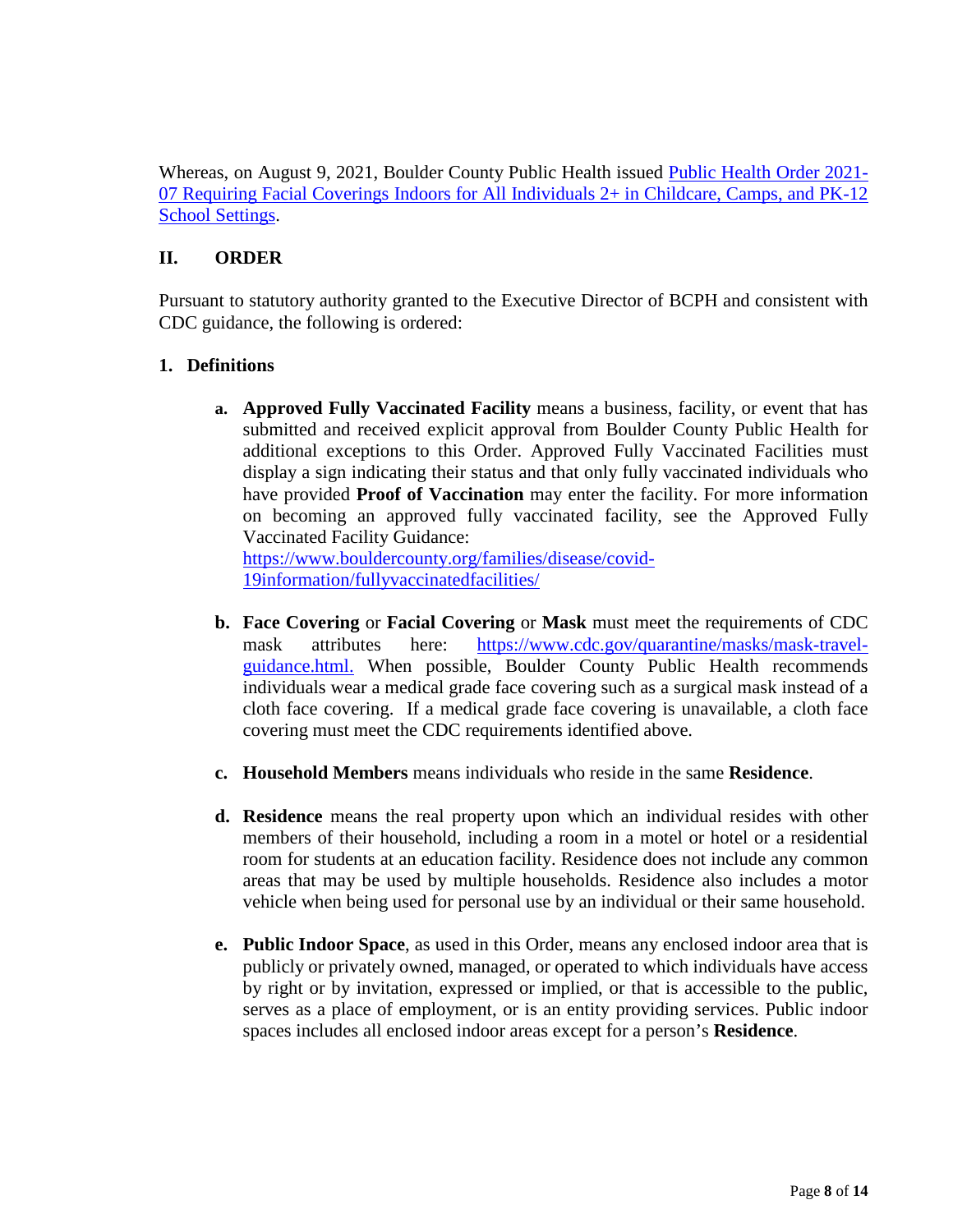- **f. Proof of Vaccination** means one of the following forms of documentation demonstrating receipt of one course of a single dose COVID-19 vaccine or two doses of any two-dose COVID-19 vaccine plus any subsequent or booster dose of a vaccine as recommended by the Advisory Committee on Immunization Practices (ACIP) in accordance with the recommended timelines:
	- i. COVID-19 Vaccination Record Card (issued by the Department of Health and Human Services Centers for Disease Control & Prevention or WHO Yellow Card) which includes name of person vaccinated, type of vaccine provided, and date last dose administered); OR
	- ii. a photo of a Vaccination Record Card as a separate document; OR
	- iii. a photo of the employee's Vaccination Record Card stored on a phone or electronic device; OR
	- iv. documentation of COVID-19 vaccination from a health care provider; OR
	- v. digital record accessed through the [myColorado](https://mycolorado.state.co.us/myvaccine-record) application.
- **g. Substantial or High Transmission**, as used in this Order, means any time period after Boulder County has reached at least 5 consecutive days in substantial or high transmission as measured by the [CDC's transmission tracker,](https://covid.cdc.gov/covid-data-tracker/#county-view) and prior to Boulder County reaching at least 21 consecutive days in moderate or low transmission. During periods of substantial or high transmission, the mask requirements in paragraph 2 shall be in effect. [Boulder County Public Health's Current Status](https://www.bouldercounty.org/families/disease/covid-19-information/boulder-county-status/)  [Website Page](https://www.bouldercounty.org/families/disease/covid-19-information/boulder-county-status/) stating whether masks are required shall be the ultimate authority to determine whether face covering requirements are in effect pursuant to paragraph 2.a.

#### 2. **Face Covering Requirements in effect during Substantial and High Transmission.**

- **a. Public Indoor Spaces:** All individuals aged 2 or older must wear a **Face Covering** while entering or within any **Public Indoor Space** unless exempt pursuant to Paragraph 3 of this Order or actively engaged in an activity described in Paragraph 4 of this Order.
	- i. Duration**:** This requirement remains in effect during periods of **Substantial or High Transmission** as displayed on the [Boulder County Public Health](https://www.bouldercounty.org/families/disease/covid-19-information/boulder-county-status/)  [Status Page .](https://www.bouldercounty.org/families/disease/covid-19-information/boulder-county-status/)
	- ii. **Business/Facility Policies:** Businesses and facilities may choose to keep **Face Covering** requirements in place during periods of moderate or low transmission, even when not required by this Order.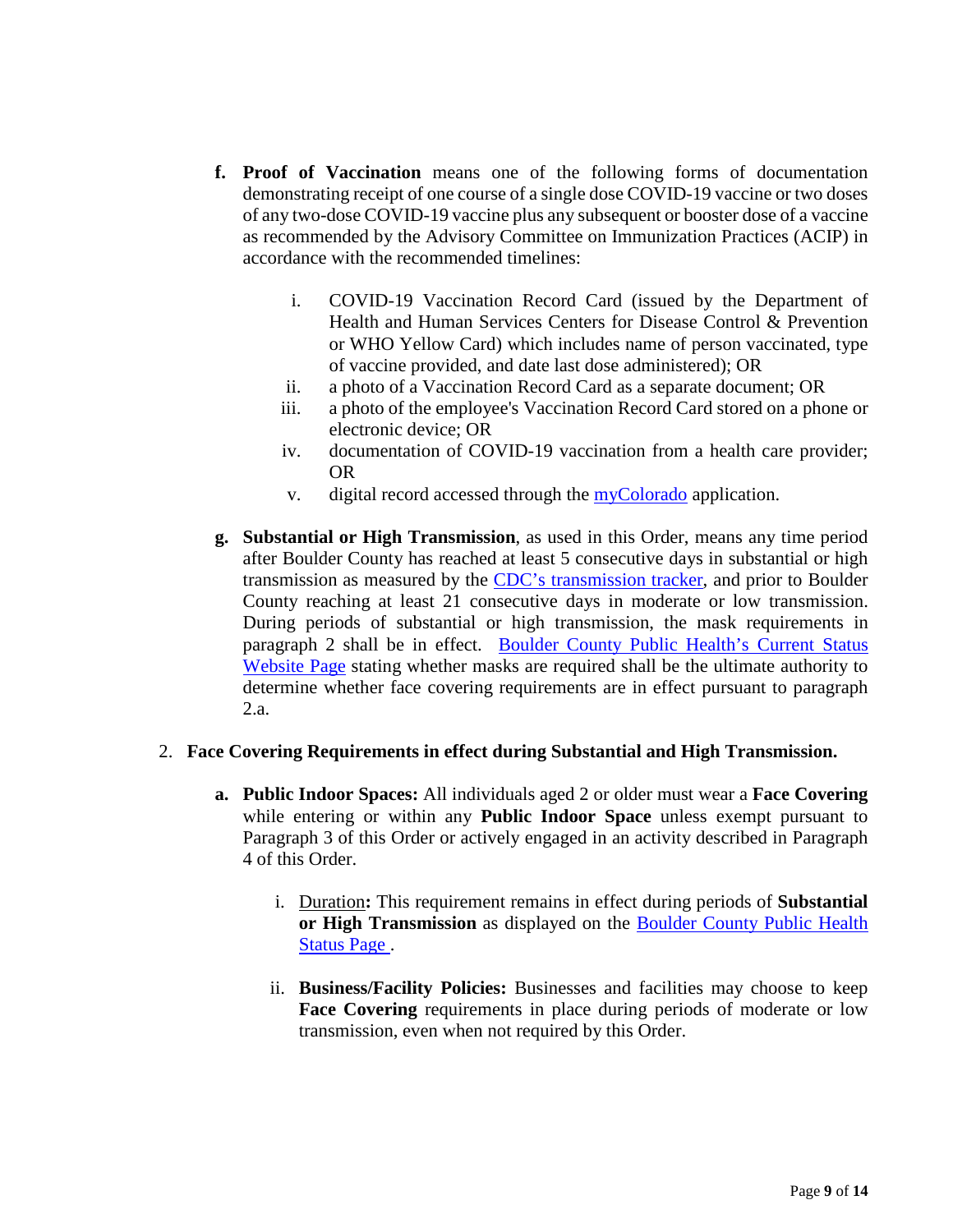- **b. Transportation:** All individuals aged 2 or older are required to wear a **Face Covering** while on public transportation, including school buses, as required by the CDC's [Requirement for Persons Age 2+ Years to Wear Masks While on](https://www.cdc.gov/quarantine/pdf/Mask-Order-CDC_GMTF_01-29-21-p.pdf)  [Conveyances and at Transportation Hubs.](https://www.cdc.gov/quarantine/pdf/Mask-Order-CDC_GMTF_01-29-21-p.pdf)
	- i. Duration**:** This requirement is in effect regardless of transmission levels and until CDC rescinds its order.
- 3. **Exemptions.** The following individuals are exempt from the requirements of this Order:
	- **a.** Individuals under age 2.
	- **b.** Individuals who cannot medically tolerate a **Face Covering.**
- 4. **Exceptions.** Individuals performing any of the following activities are exempt from the **Face Covering** requirements of this Order while the activity is being performed:
	- **a.** Individuals who are hearing impaired or otherwise disabled or who are communicating with someone who is hearing impaired or otherwise disabled and where the ability to see the mouth is essential to communication;
	- **b.** Individuals who are seated at a food service establishment or actively eating or drinking;
	- **c.** Individuals who are asked to temporarily remove their **Face Covering** for identification purposes in furtherance of a particular service requiring legal identification;
	- **d.** Individuals who are actively engaged in a public safety role such as law enforcement personnel, firefighters, or emergency medical personnel;
	- **e.** Individuals who are actively engaged in a performing arts performance, leading religious services, or engaged in other similar activities, so long as the individual maintains at least twelve (12) feet distance from non-household members indoors;
	- **f.** Individuals who are receiving a personal, religious, or medical service where the temporary removal of a **Face Covering** is necessary to perform the service;
	- **g.** Individuals who are alone in an enclosed room or only with members of their same household in an enclosed room;
	- **h.** Individuals who are in a swimming pool and actively engaged in a pool activity in which their **Face Covering** might become wet;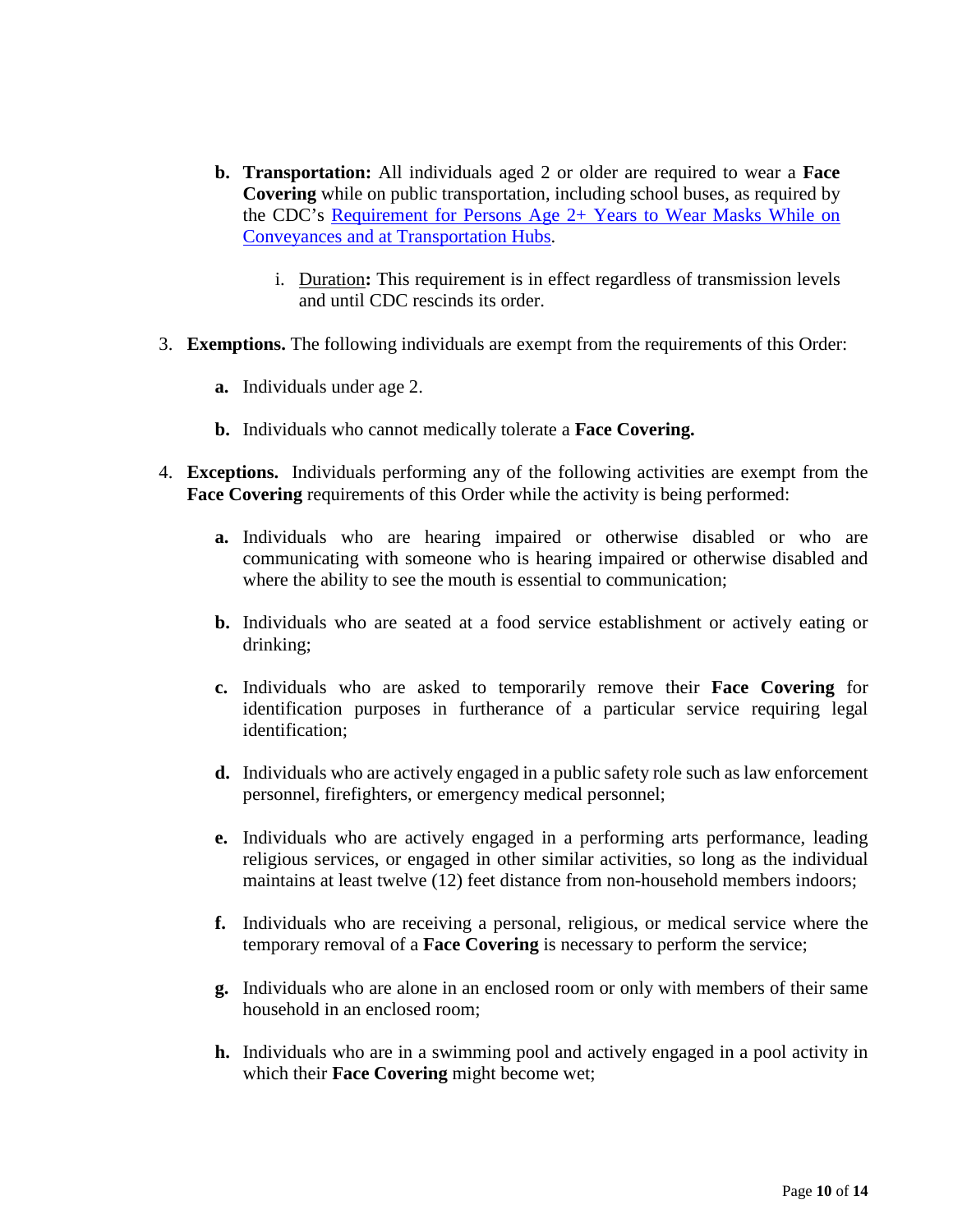- **i.** Individuals participating in certain indoor sports activities as permitted by Boulder [County Public Health's sports guidance;](https://assets.bouldercounty.org/wp-content/uploads/2021/04/2021-april2-guidance-for-boco-sports.pdf)
- **j.** Individuals inside an **Approved Fully Vaccinated Facility** whose owner or operator has submitted and obtained explicit approval from Boulder County Public Health for an exception or exceptions to this mask order as defined in the **Approved Fully Vaccinated Facility Guidance**.
	- i. Owners or operators of facilities that have mandatory vaccination policies for all employees and patrons in effect as of September 3, 2021 may submit a self-attestation of such policies to [COVIDbiz@bouldercounty.org](mailto:covidbiz@bouldercounty.org) and include the following information: facility name, address, contact name, phone number, and email; mandatory vaccination policy details; attestation that the facility is requiring **proof of vaccination** for all employees, staff, guests, customers, and all others entering the facility. All exceptions based on self-attestation will expire on September 30, 2021. Facilities that have received temporary approval from Boulder County Public Health pursuant to a self-attestation may then be excepted from the mask requirements until September 30, 2021 provided the following all occur:
		- 1. The facility receives confirmation from Boulder County Public Health that the self-attestation has been received and approved;
		- 2. The facility continues to require and checks proof of vaccination of all individuals entering the facility;
		- 3. The facility agrees to inspections by Boulder County Public Health for compliance;
		- 4. The facility posts signs at entrances that indicates that **proof of full vaccination** is required for entry; and
		- 5. The facility submits an application to certify as an **Approved Fully Vaccinated Facility** under the **Approved Fully Vaccinated Facility Guidance** once available and no later than September 30, 2021. Failure to submit an application in good faith by September 30, 2021 shall constitute a violation of this Order subject to the remedies identified below.
- 5. This Order adopts and is intended to provide additional public health protections by supplementing the [CDC Order](https://www.cdc.gov/quarantine/pdf/Mask-Order-CDC_GMTF_01-29-21-p.pdf) requiring persons aged 2 or older to wear masks indoors on conveyances and at transportation hubs and supplementing [Boulder County Public Health](https://assets.bouldercounty.org/wp-content/uploads/2021/08/2021-7-Requiring-Face-Coverings-Indoors-in-Childcare-and-K-12-School-Settings.pdf)  [Order 2021-07](https://assets.bouldercounty.org/wp-content/uploads/2021/08/2021-7-Requiring-Face-Coverings-Indoors-in-Childcare-and-K-12-School-Settings.pdf) and [CDPHE Order 20-38.](https://drive.google.com/file/d/1b3w36DgcK8pNlPz0DVibaUhhDcb-YyJH/view)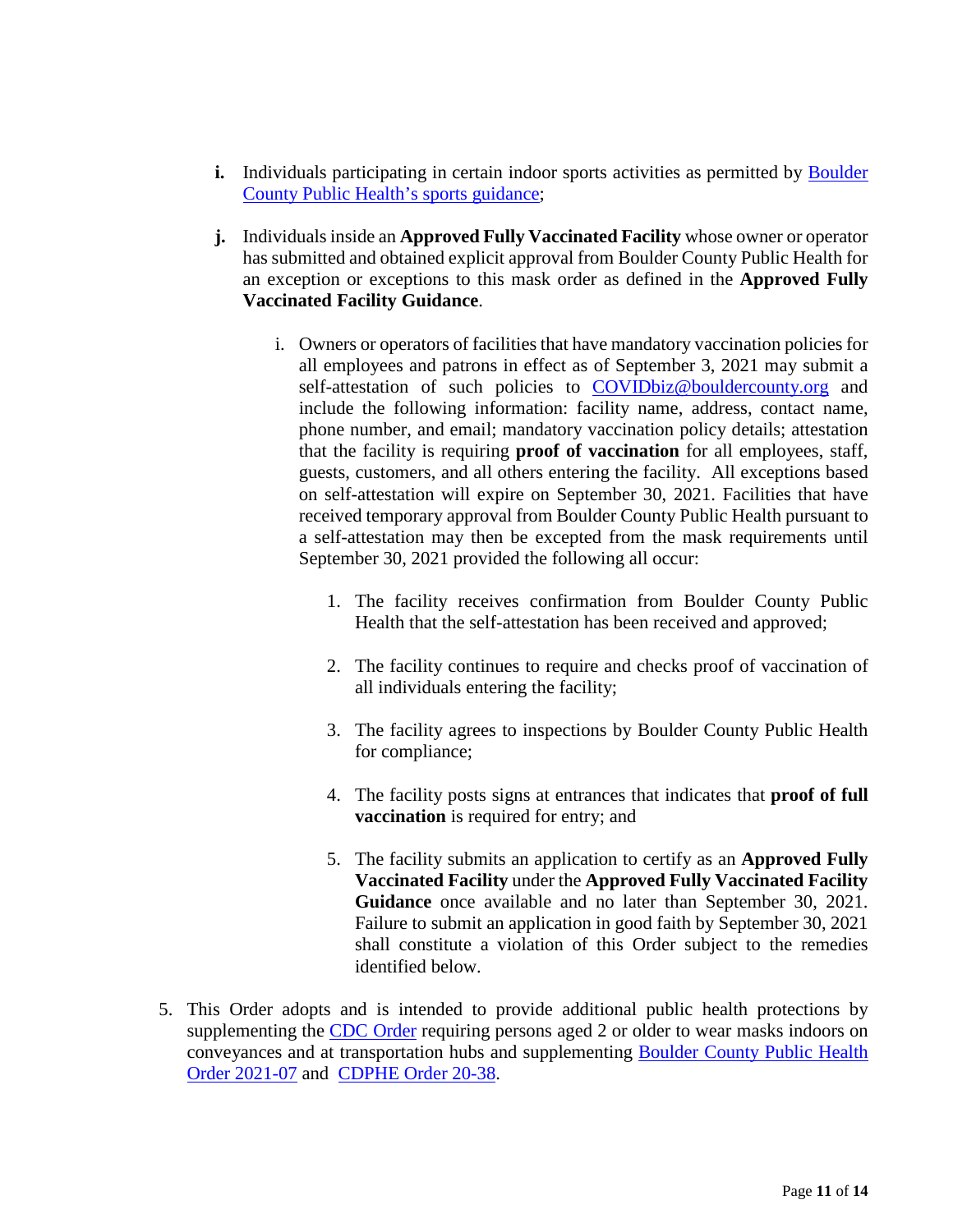- **a.** Nothing in this Order should be construed to preempt any State of Colorado regulations (including CDPHE Orders) concerning Face Coverings.
- **b.** Nothing in this Order should be construed to preempt any State of Colorado regulations (including CDPHE Orders and Executive Orders) that impose Face Covering requirements beyond those contained in this Order.
- **c.** Nothing in this Order should be construed to preempt any other local Public Health Orders.
- **d.** Nothing in this Order shall be construed to prevent a municipality from adopting more protective standards than those contained in this Order.
- **e.** Nothing in this Order shall be construed to prevent any business or other entity from requiring a **Face Covering** for its employees, staff, customers, or other personnel while engaging with that entity or on the entity's property.
- **f.** Nothing in this Order shall be construed to preempt any federal order or law.
- 6. **Denial of Entry.** Except for the limited exemptions and exceptions provided in paragraphs 3 and 4 above**,** no owner, operator, or manager of a **Public Indoor Space** may provide service to such individuals or allow an individual to enter or be within that **Public Indoor Space** unless the individual is wearing a **Face Covering** as required by this Order. Businesses should not permit exemptions under Paragraph 3.b except when required by federal or state law.
	- **a. Reasonable Accommodations:** BCPH recommends that all businesses and facilities subject to this Order review the **State's Civil Rights Guidance**.
- 7. **Signage Requirement.** All businesses must post signs at entrance(s) instructing individuals of their legal obligation under this Order. Posting a sign requiring masks for all individuals regardless of vaccination status under the requirements of any state or federal order shall be deemed sufficient for purposes of this Order. The "mask in building.pdf", "mask in business.pdf", and "mask please" signs made available by the state are considered sufficient for purposes of this Paragraph 7. See <https://covid19.colorado.gov/print-materials> for sample print materials.
- 8. **Legal Recourse.** Any business that is in violation of this Face Covering Order may be subject to a civil or criminal action, including but not limited to injunctive relief pursuant to C.R.S. § 25-1-514 and reimbursement of expenses pursuant to C.R.S. § 25-1-516(3), as well as reporting to the appropriate licensing agency for suspension or revocation of its license.
- 9. **Isolation and Quarantine.** All individuals who have tested positive for COVID-19 or who have been a close contact of a person with COVID-19 infection, whether symptomatic or asymptomatic, and all individuals who are symptomatic with [COVID-19 symptoms as](https://covid19.colorado.gov/covid19-symptoms)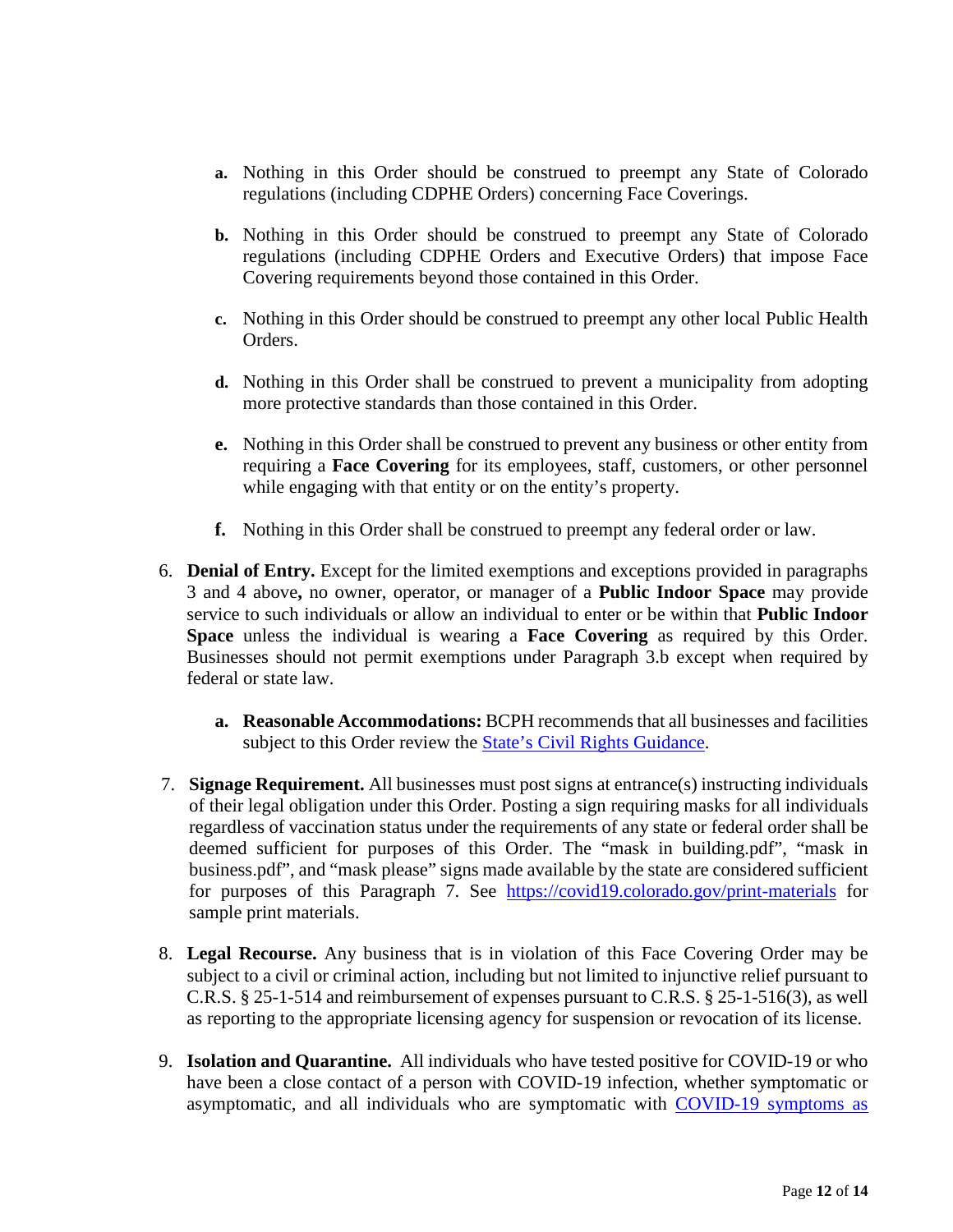[defined by CDPHE](https://covid19.colorado.gov/covid19-symptoms) are required to isolate or quarantine pursuant to [Boulder County Public](https://www.bouldercounty.org/families/disease/covid-19/symptoms-quarantine-isolation/)  [Health's General Isolation and Quarantine Guidance by Vaccination Status](https://www.bouldercounty.org/families/disease/covid-19/symptoms-quarantine-isolation/) unless otherwise directed by Boulder County Public Health.

- 10. **Additional Recommendations**. The following recommendations are not requirements of this Order, but are recommended:
	- **a.** Businesses and facilities that permit individuals to remove a face covering while performing one of the activities listed in paragraph 4 are strongly recommended to use at least one of the following ventilation strategies:
		- i. Keep open all available windows and doors accessible to fresh outdoor air as long as air quality and weather conditions permit;
		- ii. Keep on a fully operational HVAC system; or
		- iii. Utilize appropriately sized portable air cleaners in each room.
	- **b.** Businesses and facilities are encouraged to move all activities outdoors that can be performed outdoors. When performing activities indoors, increase ventilation via opening doors and windows, turning on HVAC systems, or using other air filtration systems.
	- **c.** People who are outdoors in close proximity to other people who are not part of their household are strongly encouraged to wear a **Face Covering.**
	- **d.** People are strongly encouraged to wear a **Face Covering** when present in an indoor private gathering at a **Residence** if someone who is not part of a person's household is present in the **Residence**.
	- **e.** Providing a **Face Covering**. Businesses and other entities subject to this Order are strongly encouraged to provide a **Face Covering** at no cost to people who do not have one upon entry into the facility.

Along with CDPHE, BCPH is tasked with protecting the health and welfare of the residents of Boulder County by investigating and controlling cases of epidemic and communicable disease. This Order is necessary to control the transmission of disease to others. Immediate issuance of this Order is necessary for the preservation of public health, safety, or welfare.

Anyone with questions regarding this Order should contact the BCPH Call Center at 720-776- 0822 or view the COVID-19 information on BCPH's website at **BoCo.org/COVID-19.** 

Individuals wishing to obtain a COVID-19 vaccine may locate a provider at [www.boco.org/COVIDVaccines.](http://www.boco.org/COVIDVaccines)

This BCPH Public Health Order shall be in effect from September 3, 2021, at 5:00 p.m., and shall continue until the Executive Director modifies, amends, extends, or repeals the order.